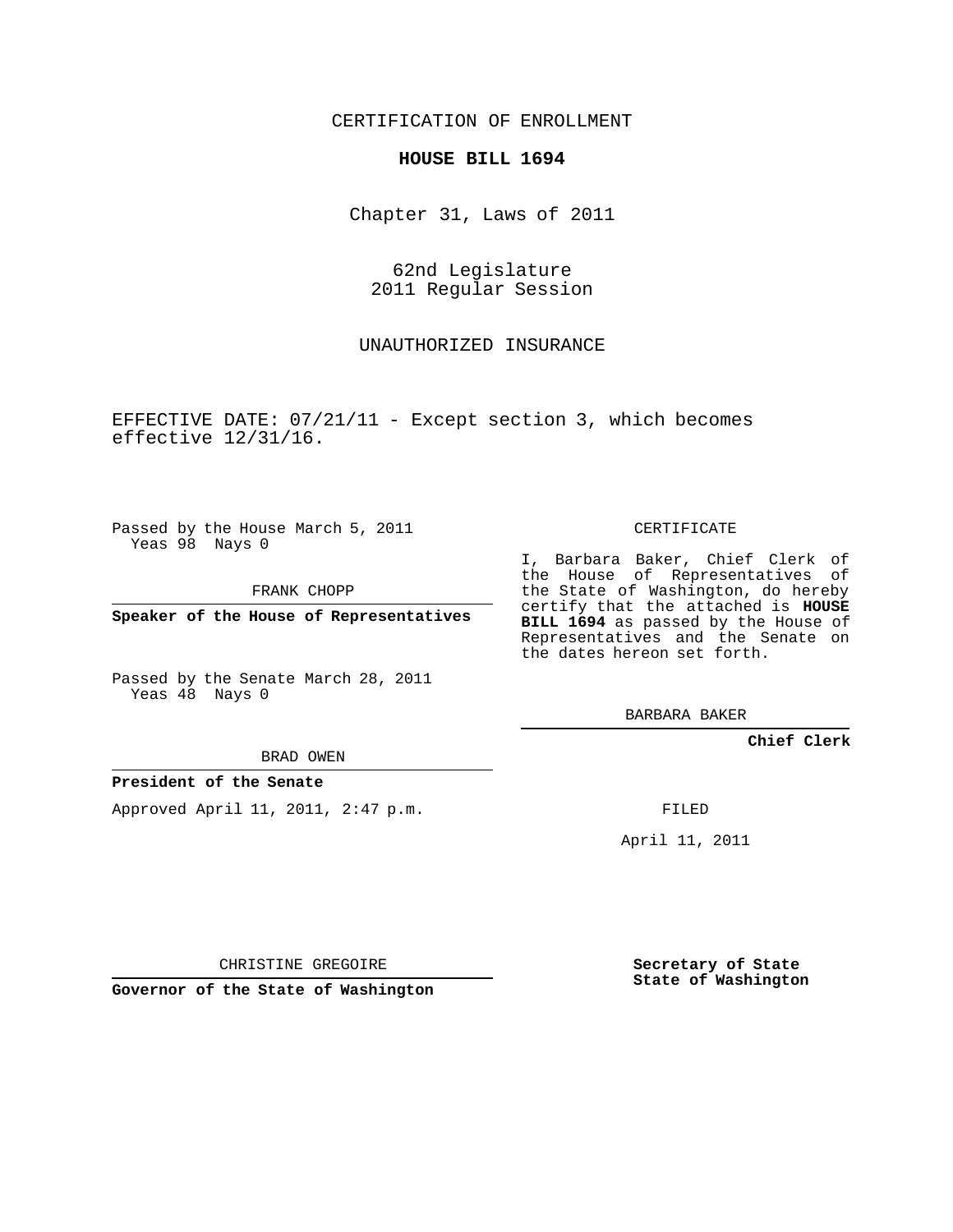## **HOUSE BILL 1694** \_\_\_\_\_\_\_\_\_\_\_\_\_\_\_\_\_\_\_\_\_\_\_\_\_\_\_\_\_\_\_\_\_\_\_\_\_\_\_\_\_\_\_\_\_

\_\_\_\_\_\_\_\_\_\_\_\_\_\_\_\_\_\_\_\_\_\_\_\_\_\_\_\_\_\_\_\_\_\_\_\_\_\_\_\_\_\_\_\_\_

Passed Legislature - 2011 Regular Session

**State of Washington 62nd Legislature 2011 Regular Session**

**By** Representatives Stanford and Kirby; by request of Insurance Commissioner

Read first time 01/31/11. Referred to Committee on Business & Financial Services.

 AN ACT Relating to unauthorized insurance; amending RCW 48.15.040, 48.15.040, 48.15.090, 48.15.110, and 48.15.120; adding new sections to chapter 48.15 RCW; creating a new section; providing effective dates; providing an expiration date; and declaring an emergency.

BE IT ENACTED BY THE LEGISLATURE OF THE STATE OF WASHINGTON:

 NEW SECTION. **Sec. 1.** A new section is added to chapter 48.15 RCW to read as follows:

 The definitions in this section apply throughout this chapter unless the context clearly requires otherwise.

 (1) "Affiliate" means, with respect to an insured, any entity that controls, is controlled by, or is under common control with the insured.

 (2) "Affiliated group" means any group of entities that are all affiliated.

 (3) With respect to an insured, an entity has "control" over another entity when:

 (a) The entity directly or indirectly or acting through one or more other persons owns, controls, or has the power to vote twenty-five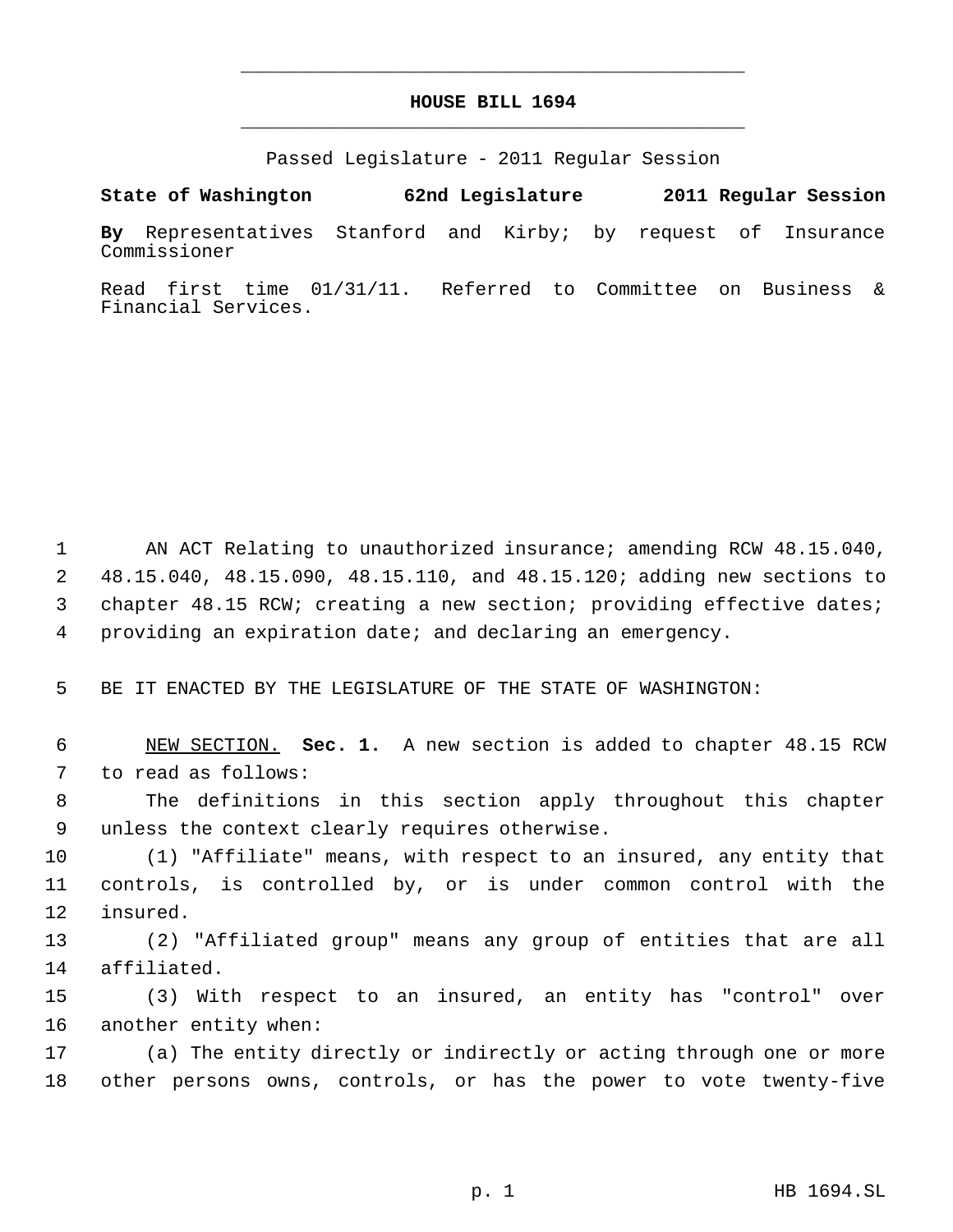percent or more of any class of voting securities of the other entity; or

 (b) The entity controls in any manner the election of a majority of the directors or trustees of the other entity.

 (4)(a) "Exempt commercial purchaser" means any person purchasing commercial insurance that, at the time of placement, meets the following requirements:

 (i) The person employs or retains a qualified risk manager to negotiate insurance coverage;

 (ii) The person has paid aggregate nationwide commercial property and casualty insurance premiums in excess of one hundred thousand 12 dollars in the immediately preceding twelve months; and

(iii) The person meets at least one of the following criteria:

 (A) The person possesses a net worth in excess of twenty million dollars, as the amount is adjusted under (b) of this subsection;

 (B) The person generates annual revenues in excess of fifty million dollars, as the amount is adjusted under (b) of this subsection;

 (C) The person employs more than five hundred full-time or full- time equivalent employees per insured or is a member of an affiliated 20 group employing more than one thousand employees in the aggregate;

 (D) The person is a not-for-profit organization or public entity generating annual budgeted expenditures of at least thirty million dollars, as the amount is adjusted under (b) of this subsection; or

 (E) The person is a municipality with a population in excess of fifty thousand persons.

26 (b) The amounts in  $(a)(iii)(A)$ ,  $(B)$ , and  $(D)$  of this subsection must be adjusted to reflect the percentage change for the five-year period in the consumer price index for all urban consumers published by the bureau of labor statistics of the United States department of labor.

 (c) For the purpose of this subsection, "commercial insurance" means property and casualty insurance pertaining to a business, profession, occupation, nonprofit organization, or public entity.

 (5)(a) Except as provided in (b) of this subsection, "insured's home state" means, with respect to an insured:

 (i) The state in which an insured maintains its principal place of business or, in the case of an individual, the individual's principal residence; or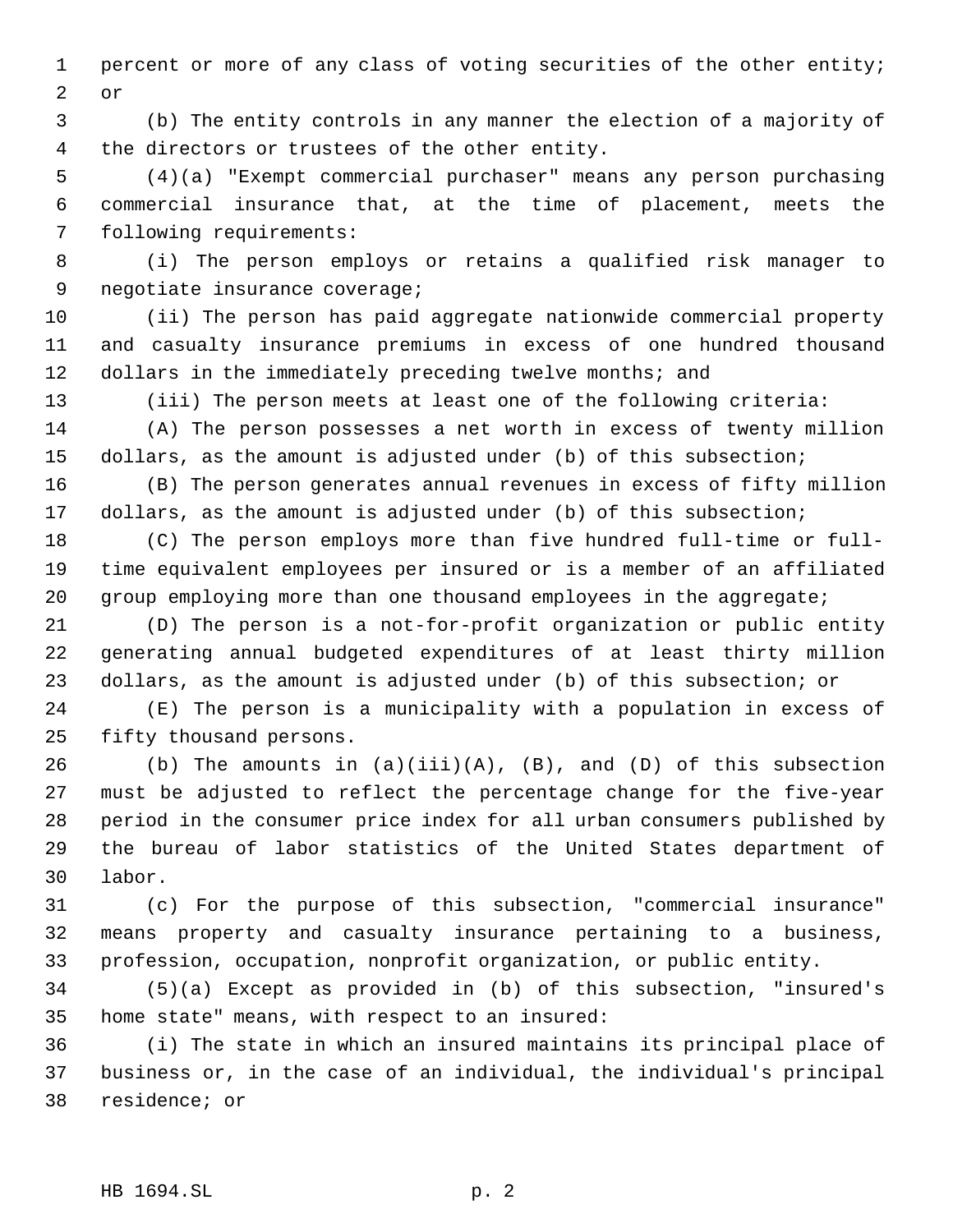(ii) If one hundred percent of the insured risk is located out of the state referred to in this subsection, the state to which the greatest percentage of the insured's taxable premium for that insurance contract is allocated.

 (b) If more than one insured from an affiliated group are named insureds on a single insurance contract issued by an unauthorized insurer, the term "insured's home state" means the insured's home state, as determined pursuant to (a) of this subsection, of the member of the affiliated group that has the largest percentage of premium attributed to it under the insurance contract.

 (c) To determine the home state of the insured, the principal place of business is the state where the insured maintains its headquarters and where the insured's high-level officers direct, control, and coordinate the business activities of the insured.

 (6) "Qualified risk manager" means, with respect to a policyholder of commercial insurance, a person who meets all of the following requirements:

 (a) The person is an employee of, or third party consultant retained by, the commercial policyholder;

 (b) The person provides skilled services in loss prevention, loss reduction, or risk and insurance coverage analysis, and purchase of insurance; and

(c) The person:

 (i)(A) Has a bachelor's degree or higher from an accredited college or university in risk management, business administration, finance, economics, or any other field determined by the commissioner to demonstrate minimum competence in risk management; and

 (B)(I) Has three years of experience in risk financing, claims administration, loss prevention, risk and insurance analysis, or purchasing commercial lines of insurance; or

(II) Has one of the following designations:

 (AA) A designation as a chartered property and casualty underwriter (CPCU) issued by the American institute for CPCU/insurance institute of America;

 (BB) A designation as an associate in risk management issued by the American institute for CPCU/insurance institute of America;

 (CC) A designation as certified risk manager issued by the national alliance for insurance education and research;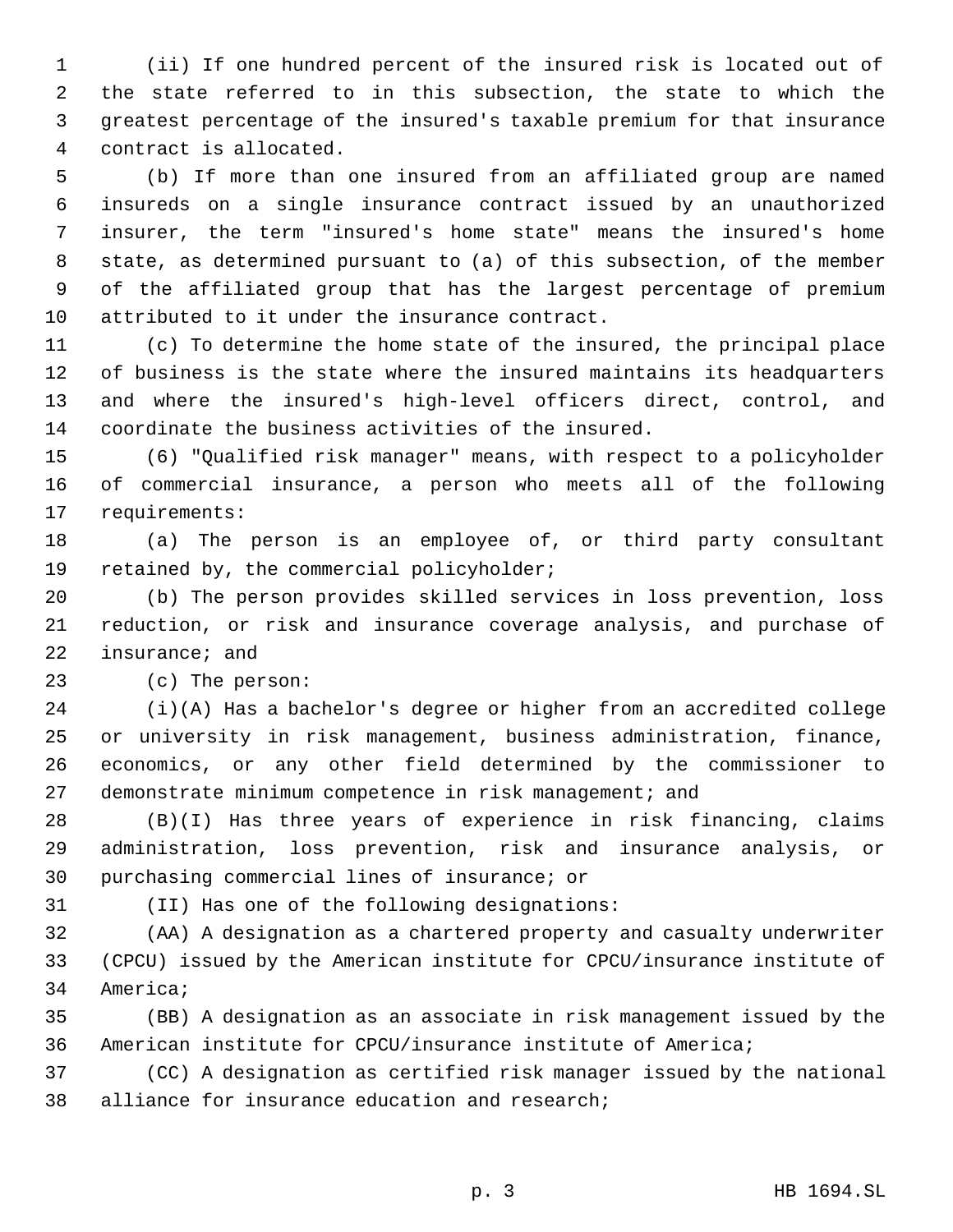(DD) A designation as a RIMS fellow issued by the global risk management institute; or

 (EE) Any other designation, certification, or license determined by 4 the commissioner to demonstrate minimum competency in risk management; (ii)(A) Has at least seven years of experience in risk financing, claims administration, loss prevention, risk and insurance coverage analysis, or purchasing commercial lines of insurance; and

 (B) Has any one of the designations specified in (c)(i)(B)(II)(AA) through (EE) of this subsection;

 (iii) Has at least ten years of experience in risk financing, claims administration, loss prevention, risk and insurance coverage analysis, or purchasing commercial lines of insurance; or

 (iv) Has a graduate degree from an accredited college or university in risk management, business administration, finance, economics, or any other field determined by the commissioner to demonstrate minimum competence in risk management.

 **Sec. 2.** RCW 48.15.040 and 2010 c 230 s 17 are each amended to read as follows:

 If certain insurance coverages cannot be procured from authorized insurers, such coverages, hereinafter designated as "surplus lines," may be procured from unauthorized insurers subject to the following conditions:

 (1) The insurance must be procured through a licensed surplus line broker under this chapter. If the insurance is property and casualty 25 insurance, except industrial insurance under Title 51 RCW, then the 26 insurance must be procured under the laws and rules of the insured's home state.

 (2) The insurance must not be procurable, after diligent effort has been made to do so from among a majority of the insurers authorized to transact that kind of insurance in this state.

 (3) Coverage shall not be procured from an unauthorized insurer for the purpose of securing a lower premium rate than would be accepted by any authorized insurer nor to secure any other competitive advantage.

 (4) The commissioner may by regulation establish the degree of effort required to comply with subsections (2) and (3) of this section. 36 (5) At the time of  $((the))$  procuring  $((of any such))$  the insurance ((an affidavit setting forth)) the surplus line broker must certify to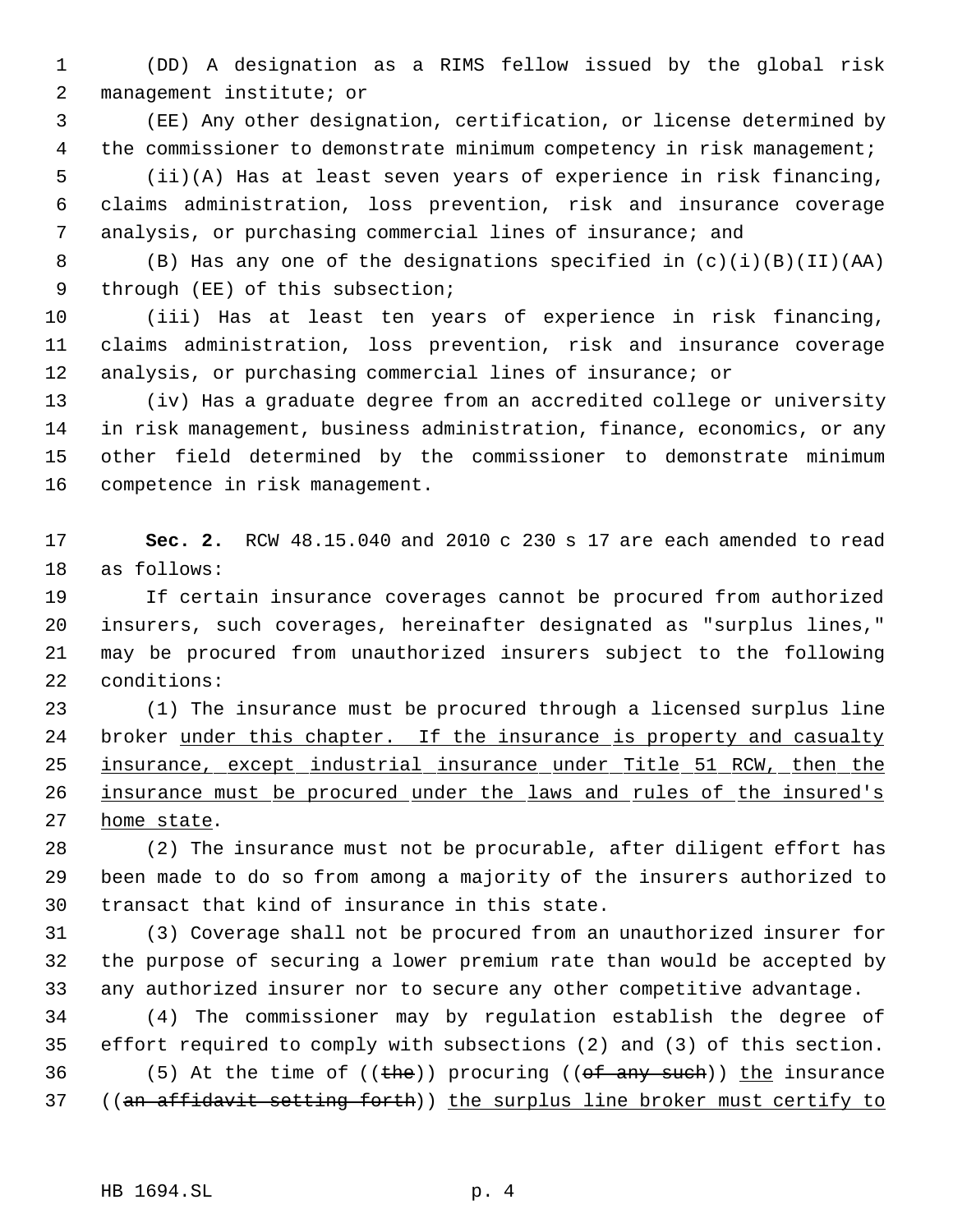1 the accuracy of the facts ((referred to)) supporting the surplus line 2 broker's diligent effort required in subsections (2) and (3) of this 3 section ((must be executed by the surplus line broker. Such affidavit  $sha11$ )).

 (a) The certification must set forth the facts supporting the surplus line broker's diligent effort.

 (b) The certification must state that under the penalty of suspension or revocation of the surplus line broker's license the facts 9 contained in the certification are true and correct.

 (c) The certification may be in electronic, digital, or another format as designated by the commissioner.

 (d) The certification must be filed with the commissioner within 13 ((thirty)) sixty days after the insurance is procured.

 (6) For purposes of chapter 48.164 RCW, a joint underwriting association established or authorized by the legislature is not an authorized insurer.

 **Sec. 3.** RCW 48.15.040 and 1983 1st ex.s. c 32 s 4 are each amended to read as follows:

 If certain insurance coverages cannot be procured from authorized insurers, such coverages, hereinafter designated as "surplus lines," may be procured from unauthorized insurers subject to the following conditions:

 (1) The insurance must be procured through a licensed surplus line broker under this chapter. If the insurance is property and casualty 25 insurance, except industrial insurance under Title 51 RCW, then the 26 insurance must be procured under the laws and rules of the insured's home state.

 (2) The insurance must not be procurable, after diligent effort has been made to do so from among a majority of the insurers authorized to transact that kind of insurance in this state.

 (3) Coverage shall not be procured from an unauthorized insurer for the purpose of securing a lower premium rate than would be accepted by any authorized insurer nor to secure any other competitive advantage.

 (4) The commissioner may by regulation establish the degree of effort required to comply with subsections (2) and (3) of this section. 36 (5) At the time of  $((the))$  procuring  $((of any such))$  the insurance ((an affidavit setting forth)) the surplus line broker must certify to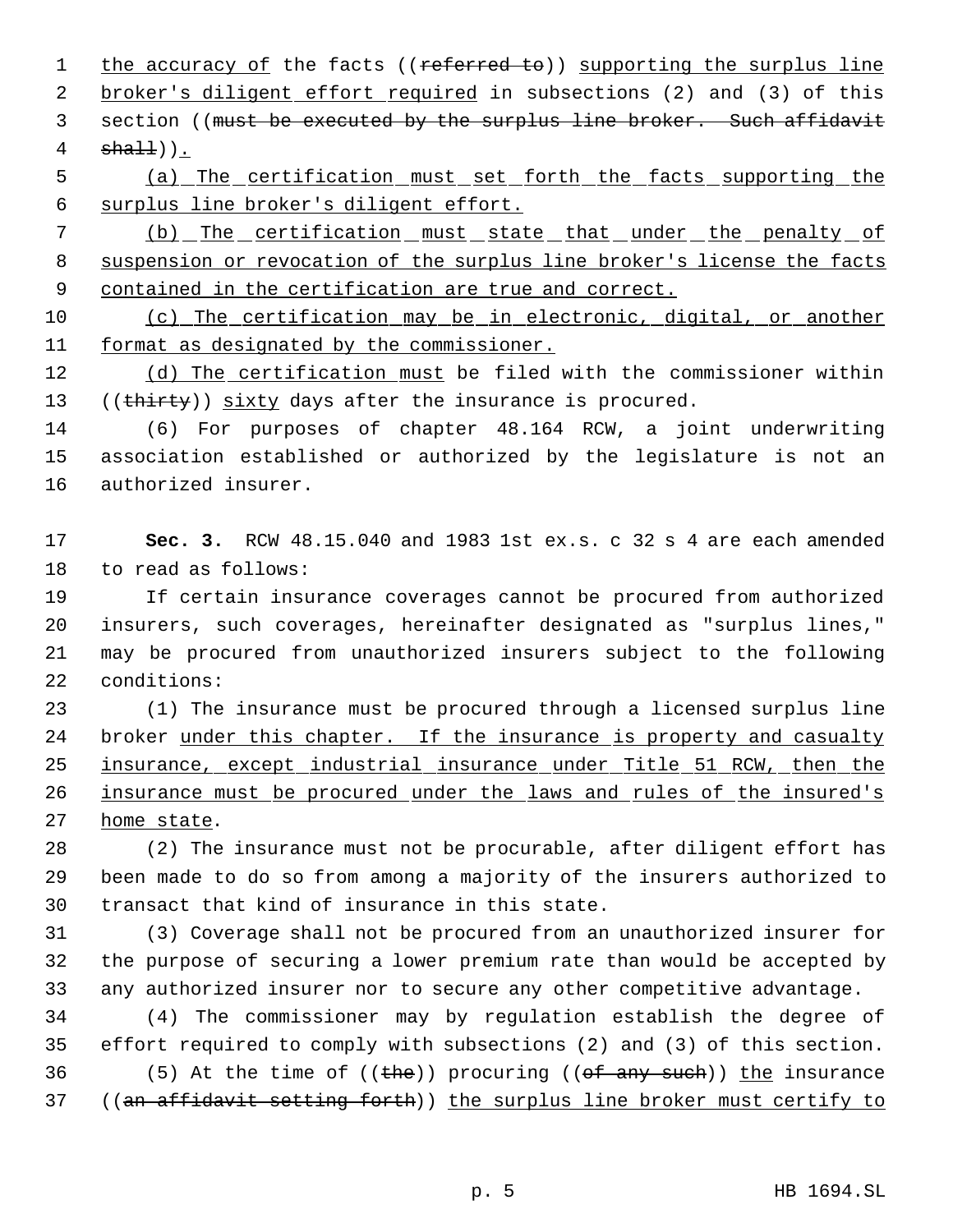1 the accuracy of the facts ((referred to)) supporting the surplus line 2 broker's diligent effort required in subsections (2) and (3) of this 3 section ((must be executed by the surplus line broker. Such affidavit  $sha11$ )).

 (a) The certification must set forth the facts supporting the surplus line broker's diligent effort.

 (b) The certification must state that under the penalty of 8 suspension or revocation of the surplus line broker's license the facts 9 contained in the certification are true and correct.

 (c) The certification may be in electronic, digital, or another format as designated by the commissioner.

 (d) The certification must be filed with the commissioner within 13 ((thirty)) sixty days after the insurance is procured.

 NEW SECTION. **Sec. 4.** A new section is added to chapter 48.15 RCW to read as follows:

 When a national insurance producer database of the national association of insurance commissioners, or other equivalent uniform national database, for the licensure of surplus line brokers is created, the commissioner may participate in the database.

 NEW SECTION. **Sec. 5.** A new section is added to chapter 48.15 RCW to read as follows:

 A surplus line broker seeking to procure from or place insurance with an unauthorized insurer for an exempt commercial purchaser is not required to satisfy the diligent effort requirement set forth in RCW 48.15.040 when:

 (1) The surplus line broker or referring insurance producer procuring or placing the surplus line insurance has disclosed to the exempt commercial purchaser that such insurance may or may not be available from the admitted market that may provide greater protection 30 with more regulatory oversight; and

 (2) The exempt commercial purchaser has subsequently requested in writing the surplus line broker or referring insurance producer to procure or place such insurance from an unauthorized insurer.

 (3) Records of the surplus line broker's satisfaction of the requirements of this section must be maintained in compliance with RCW 48.15.100.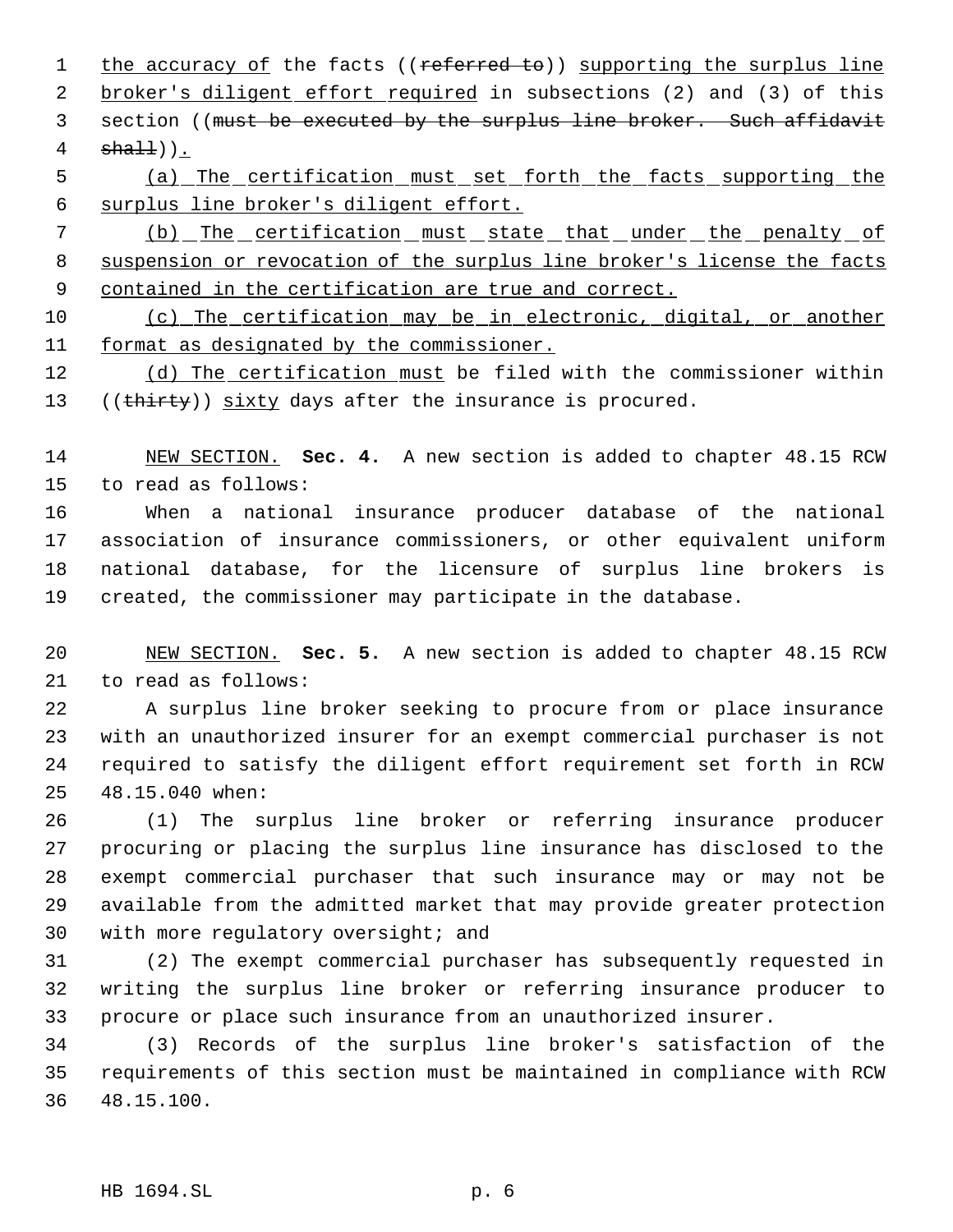1 **Sec. 6.** RCW 48.15.090 and 1997 c 89 s 1 are each amended to read 2 as follows:

 (1) A surplus line broker ((shall)) must not knowingly place surplus line insurance with insurers unsound financially. The surplus 5 line broker ((shall)) must ascertain the financial condition of the unauthorized insurer, and maintain written evidence thereof, before 7 placing insurance therewith. The surplus line broker ((shall not)) may only so insure with:

9 (a)(i) Any foreign insurer ((having less than six million dollars 10 of capital and surplus or substantially equivalent capital funds, of 11 which-not-less-than-one-million-five-hundred-thousand-dollars-is  $12$  capital)):

13 (A) That is authorized to write the kind of insurance in its 14 domiciliary jurisdiction; and

15 (B) Has capital and surplus or its equivalent under the laws of its 16 domiciliary jurisdiction which equals the greater of:

17 (I) The minimum capital and surplus requirements under the laws of 18 this state; or

19 (II) Fifteen million dollars.

20 (ii) The requirements of (a)(i)(B) of this subsection may be 21 satisfied by an insurer's possessing less than the minimum capital and 22 surplus upon an affirmative finding of acceptability by the 23 commissioner. The finding must be based upon factors such as quality 24 of management, capital and surplus of any parent company, company 25 underwriting profit and investment income trends, market availability, 26 and company record and reputation within the industry. The 27 commissioner is prohibited from making an affirmative finding of 28 acceptability when the foreign insurer's capital and surplus is less 29 than four million five hundred thousand dollars; or

 (b) Any alien insurer ((having less than six million dollars of 31 capital - and - surplus - or - substantially - equivalent - capital - funds. By January 1, 1992, this requirement shall be increased to twelve million five hundred thousand dollars. By January 1, 1993, this requirement shall be further increased to fifteen million dollars.

 Such alien insurers must have in force in the United States an irrevocable - trust - fund, - in  $-a$  - qualified - United - States - financial institution, on behalf of United States policyholders of not less than 38 five-million-four-hundred-thousand-dollars-and-consisting-of-cash,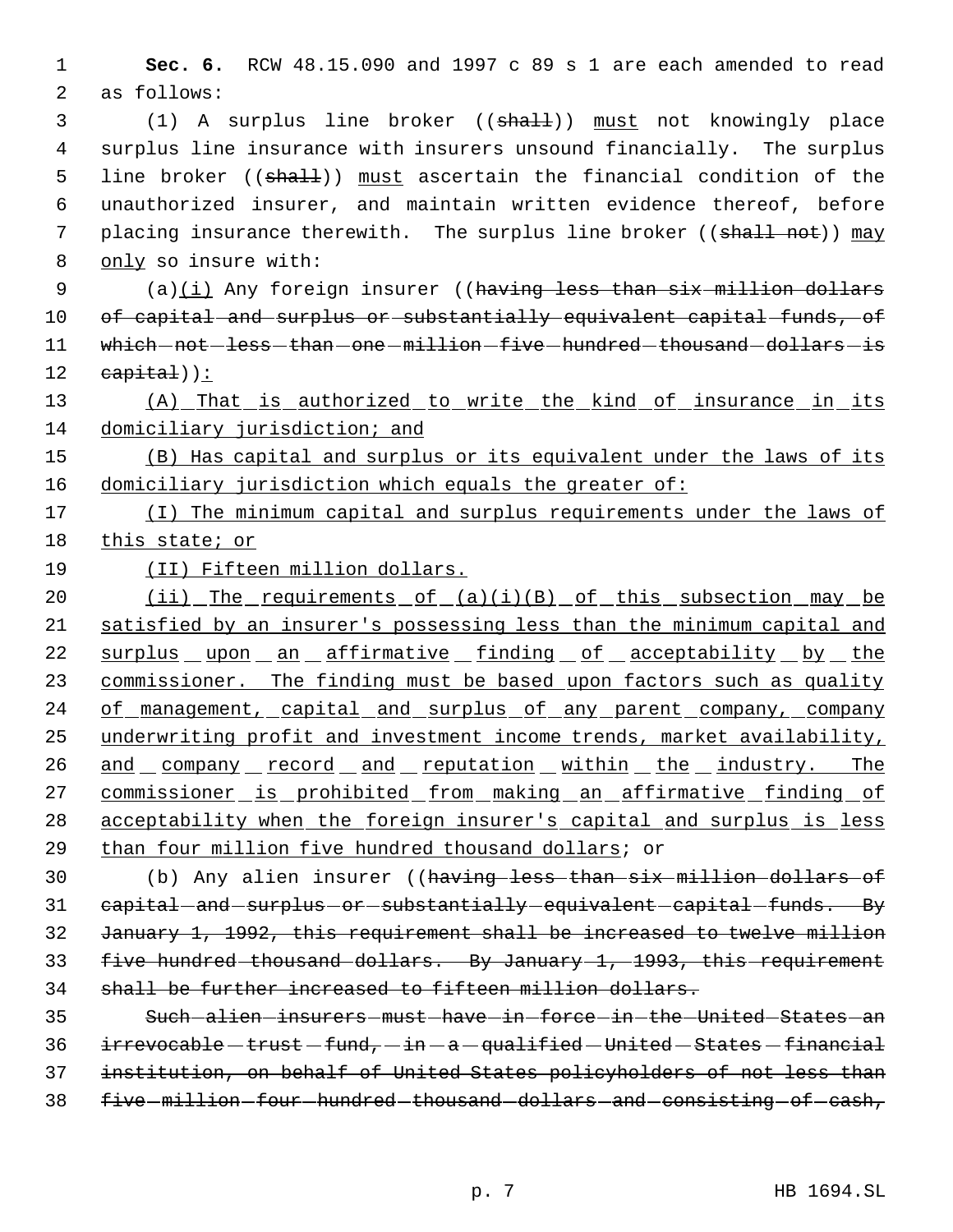1 securities, letters of credit, or of investments of substantially the same character and quality as those which are eligible investments for the capital and statutory reserves of admitted insurers authorized to write like kinds of insurance in this state.

 5 There must be on file with the commissioner a copy of the trust, 6 certified by the trustee, evidencing a subsisting trust fund deposit 7 having-an-expiration-date-which-at-no-time-shall-be-less-than-five 8 years after the date of creation of the trust. Such trust fund shall 9 be included in the calculation of the insurer's capital and surplus or 10 its equivalents; or

 $11$   $\left\{e\right\}$  - Any - group - including - incorporated - and - individual - insurers 12 maintaining a trust fund of less than fifty million dollars as security 13 to the full amount thereof for all policyholders in the United States 14 of each member of the group, and such trust shall likewise comply with 15 the terms and conditions established in (b) of this subsection for an 16 alien insurer; or

17 (d) Any insurance exchange created by the laws of an individual 18 state,  $-maintaining-capital-and-surplus$ , or substantially equivalent 19 capital funds of less than fifty million dollars in the aggregate. For 20 insurance-exchanges-which-maintain-funds-for-the-protection-of-all 21  $i$ nsurance  $-$  exchange  $-p$ olicyholders,  $-e$ ach  $-i$ ndividual  $-s$ yndicate  $-s$ hall 22 maintain-minimum-capital-and-surplus, or the substantial equivalent 23 thereof, of not less than six million dollars. In the event the 24 insurance exchange does not maintain funds for the protection of all 25 insurance exchange policyholders, each individual syndicate shall meet 26 the  $-minimum - capital - and - surplus - requirements - of - $(a)$  - of - this$ 27 subsection)) that is listed on the quarterly listing of alien insurers 28 maintained by the international insurers department of the national 29 association of insurance commissioners.

30 (2) The commissioner may, by rule( $($  +

 $a)$  -Increase the financial requirements under subsection  $(1)$  of 32 this section by not more than one million dollars in any twelve-month 33 period, but in no case may the requirements exceed fifteen million 34 dollars; or

35  $(\frac{b}{b})$ ), prescribe the terms under which the foregoing financial 36 requirements may be waived in circumstances where insurance cannot be 37 otherwise procured on risks located in this state.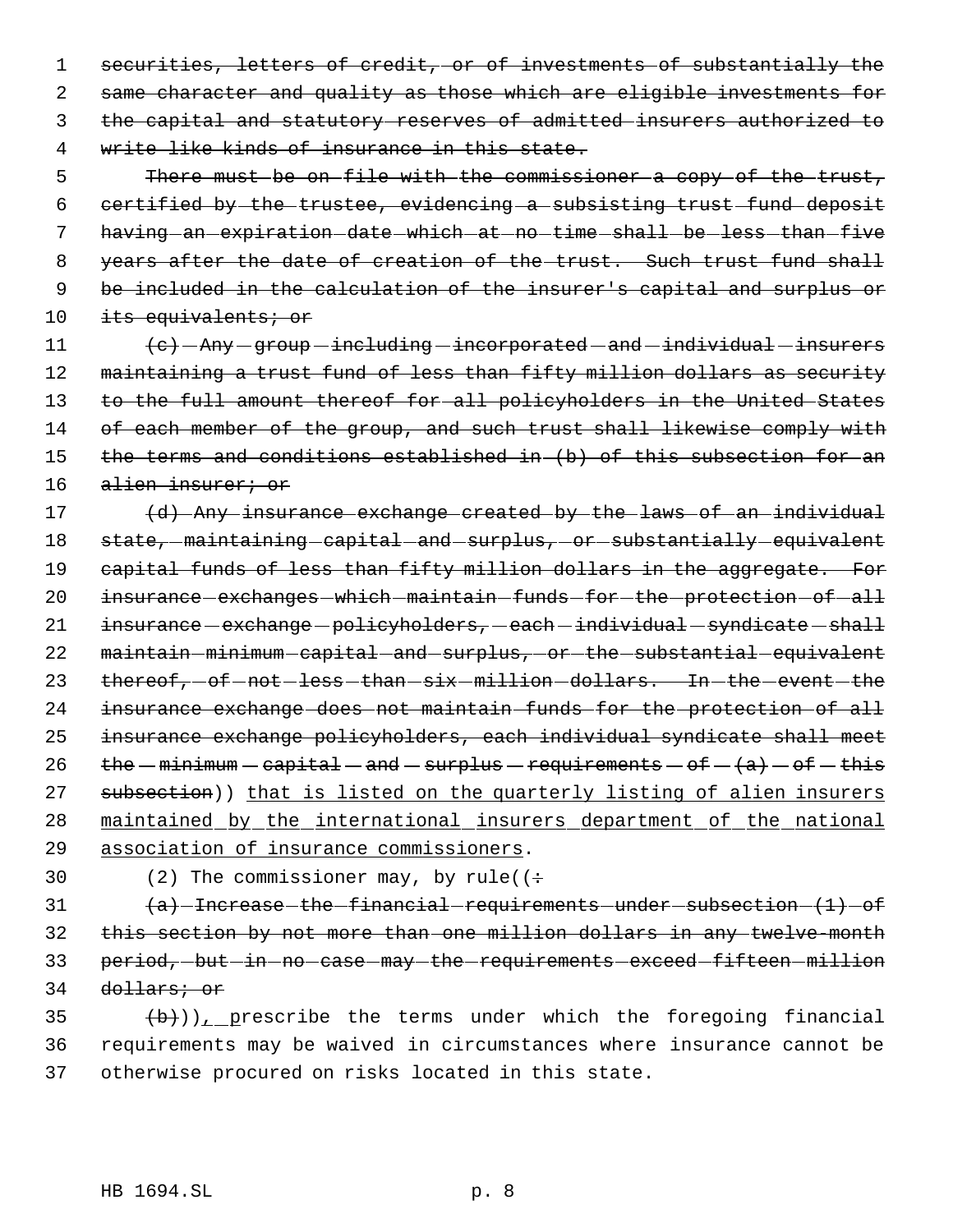(3) For any violation of this section the surplus line broker may be fined not less than one hundred dollars or more than five thousand dollars, and in addition to or in lieu thereof the surplus line broker's license may be revoked, suspended, or nonrenewed.

 5 **Sec. 7.** RCW 48.15.110 and 2009 c 549 s 7058 are each amended to 6 read as follows:

7 (1) Each surplus line broker ((shall)) must on or before the first day of March of each year file with the commissioner a verified statement of all surplus line insurance transacted by him or her during the preceding calendar year.

11 (2) The statement ((shall)) must be ((on-forms)) in a form and 12 format as prescribed ((and-furnished)) by the commissioner and 13  $((shall))$  must show:

14 (a) Aggregate of net premiums; and

15 (b) Additional information as required by the commissioner.

16 (3) This section does not apply to property and casualty insurance 17 procured by the surplus line broker when the insured's home state is a 18 state other than this state.

19 **Sec. 8.** RCW 48.15.120 and 2009 c 549 s 7059 are each amended to 20 read as follows:

 (1) On or before the first day of March of each year each surplus 22 line broker ((shall)) must remit to the state treasurer through the commissioner a tax on the premiums, exclusive of sums collected to cover federal and state taxes and examination fees, on surplus line insurance subject to tax transacted by him or her during the preceding calendar year as shown by his or her annual statement filed with the commissioner, and at the same rate as is applicable to the premiums of 28 authorized foreign insurers under this code. ((Such)) The tax when 29 collected  $((shalt))$  must be credited to the general fund.

30 (2) ((If-a-surplus-line-policy-covers-risks-or-exposures-only 31 partially -in)) For property and casualty insurance other than 32 industrial insurance under Title 51 RCW, if this state is the insured's 33 home state, the tax so payable ((shall)) must be computed upon the 34 ((proportion of the)) entire premium ((which is properly allocable to 35 the)) under subsection (1) of this section, without regard to whether 36 the policy covers risks or exposures that are located in this state.